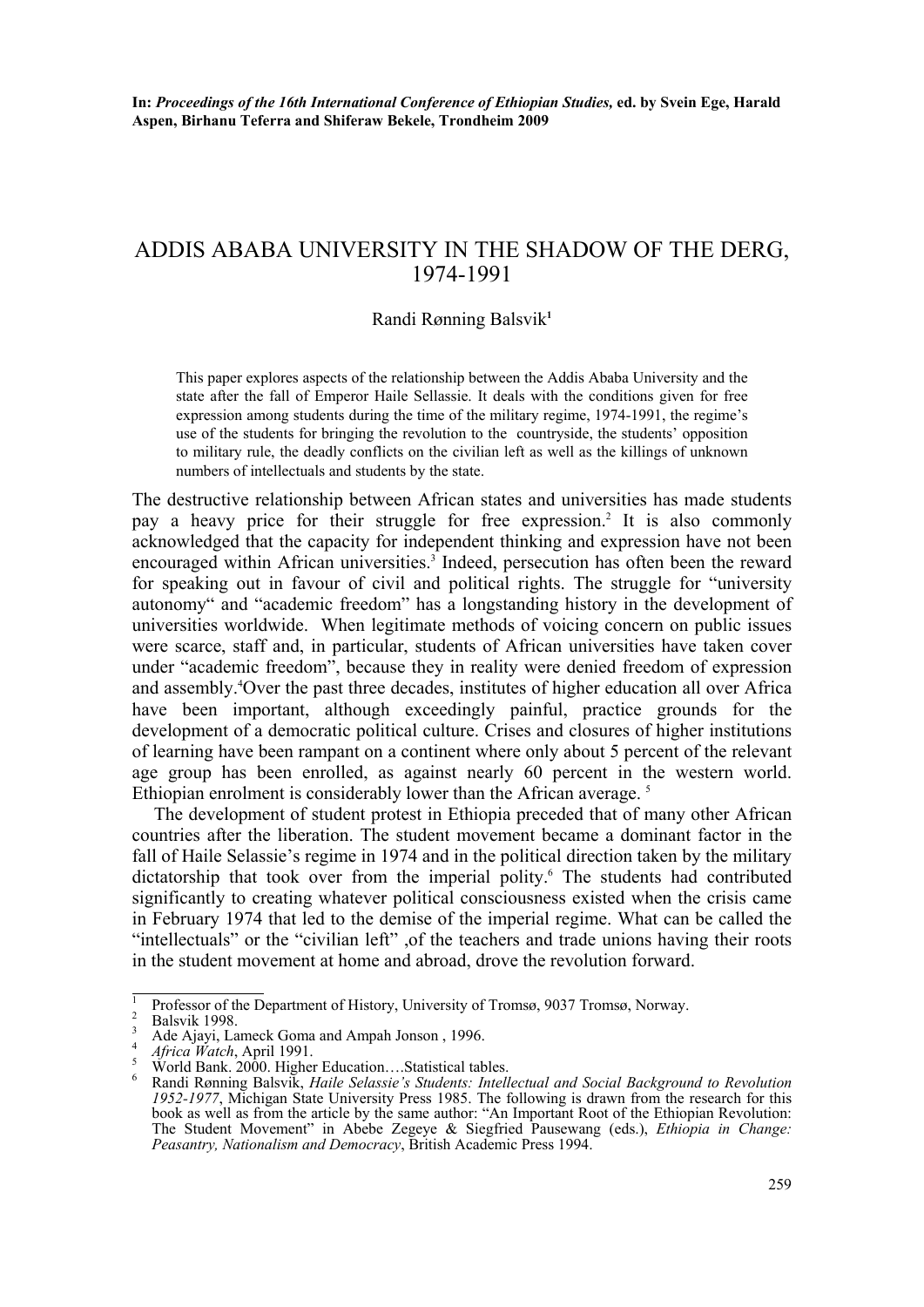#### Randi Rønning Balsvik

 In the autumn of 1974, a military junta, the *Derg,* established itself. The university was a troubled place, with the disruption of most regular activities throughout the academic year 1973-74, as well as during the autumn of 1974. <sup>7</sup> From the first day of the massive demonstrations that followed February 1974, the students stopped attending classes and were at the forefront of forces that ended the imperial order. There existed neither the trust nor the patience for the idea that the system could transform and reform itself. Political suppression under Haile Sellassie had prevented the development of leadership within civil society and a political debate about the future of Ethiopia. Repression had also secured that only the really true believers of Marxist- Leninism-Mao tse Tungs's thoughts gained the hegemony among students, there was no place for doubtful reflections. Only the military had the power and organization to take over the reins of the state.

A number of sources from 1974 illustrate the situation within the university, the demands for reinstatement of student unions and paper, *Struggle*, and the views of student activists on university autonomy and the political direction of the state.<sup>8</sup> The government was admonished to declare a national emergency with regard to the faminestricken areas, and grant equal status to all religions.<sup>9</sup> The "progressive" sections of the military were seen as co-partners in the struggle for the "immediate establishment of a provisional people's government".10

In September 1974 students were again allowed to form their union and publish what was to become the last issue of *Struggle*.<sup>11</sup> It is significant that the editorial heading was "Power to the Peoples" (not just "people"), indicating that the question of nationalities had not been forgotten. In the discourse that took place during the autumn of 1974, students were to struggle in co-operation with the "left wing" of the military to form a "Provisional Democratic Government" that would eventually lead to a "Democratic Republic". Political parties were to be formed and the "heroic Ethiopian masses" were admonished to "send the Lion to the Zoo", to "throw the crown into the museum and eliminate the blue-blooded blood suckers!!" The *Derg* government had good reasons to believe that student rhetoric could serve a useful purpose in their attempts to legitimize their own seizure of power.

### **The zämäĉa**

The government created the *zämäĉa, the development through cooperation campaign,*  unique in the African context, as a programme in which every student would be required to take part, in order to implement the changes to be brought about by the revolution. In order to obtain legitimacy, the military regime had to take into consideration the political demands that had been raised, particularly in the student movement, over the last ten to fifteen years. It had to deliver development, driven by the demands of the civilian left. The government also wanted students out of the urban areas due to their ability to create spectacular demonstrations and situations of crises.

<sup>7</sup> Haile Selassie I University (hereafter HSIU) From the President To: University Community, 20 December 1973. (IES Library, Manuscript Collection)

HSIU From: The President To: The University Community, 13 March 1974, IES Library Manuscript Collection 2395/05;<br>HSIU To: The Prime Minister's Office from the Executive of USUAA, 23 April 1974, ibid.

<sup>&</sup>lt;sup>10</sup> HSIU To: The Student Body From: Executive Committee of USUAA Congress, ibid. 2395/05/84.<br><sup>11</sup> Struggle 26 September 1974 (HSIU/USUAA)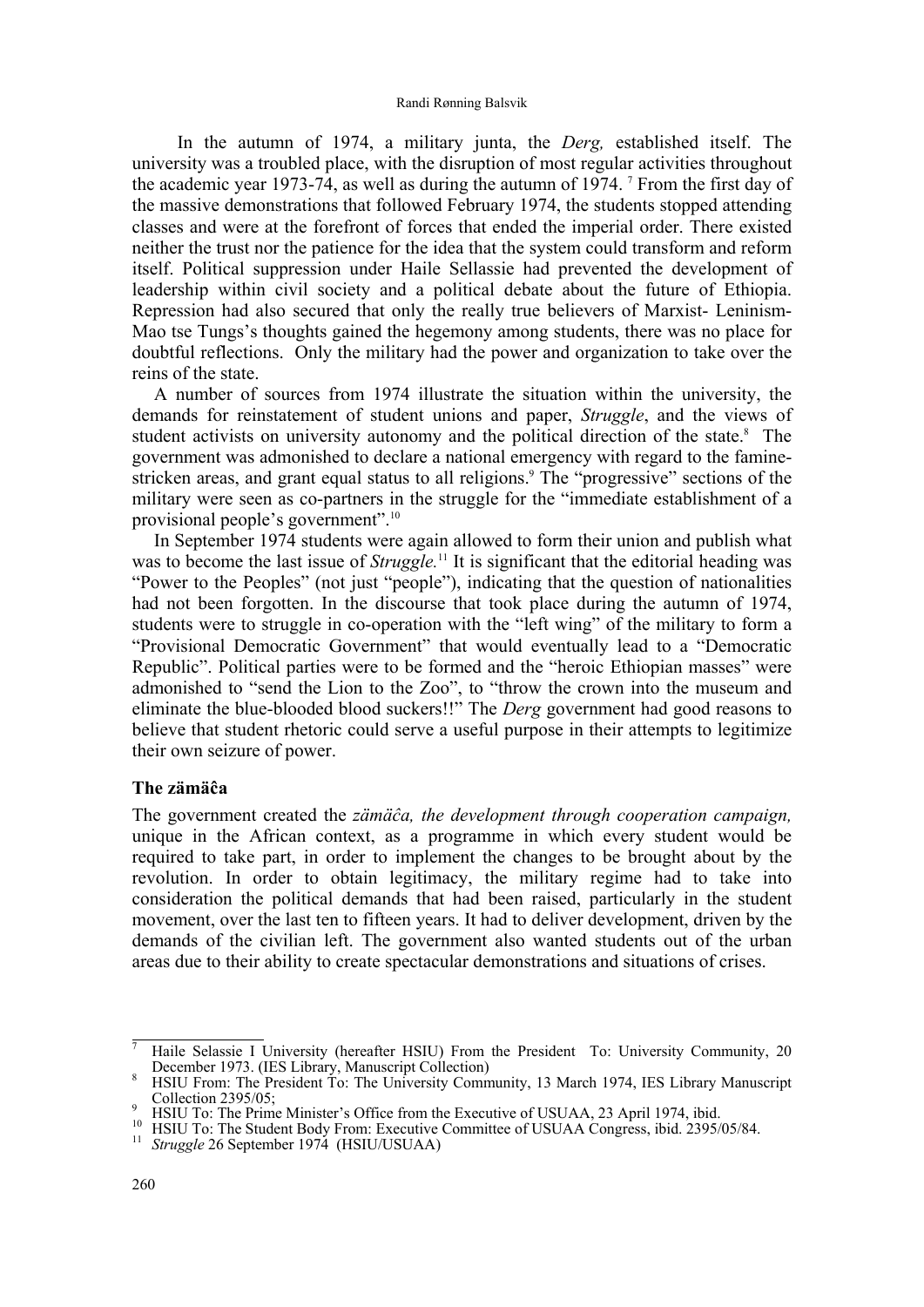In spite of the government announcing time and again their intention of drafting a new constitution that would give Ethiopia a federal structure of autonomous regions,<sup>12</sup> nationalize landed property of the aristocracy without compensation,<sup>13</sup>oppositional agitation did not subside.<sup>14</sup> The students did not want a military dictatorship, nor did the leadership of the labour movement, nor the teachers. It was looked upon as a dishonourable replacement of the imperial regime. Their desire, however unrealistic, was for the military to act as intermediaries prior to a democratically elected "people's government". A great struggle took place between the university community at large and the government. 15 Students were told that their role was to create the conditions considered to be a prerequisite before civilian and democratic rule could be installed.16.

Large student demonstrations in Addis Ababa and the Agricultural College in Alemaya on October 11 1974 demanded laws about land redistribution as a prerequisite for any participation in the development campaign.<sup>17</sup> Scholarshipstudents had come from abroad in the summer of 1974 (EPRP), and in early 1975 (Meison) The publication of papers from both of these groups appeared before the start of the campaign. (*Democracia, The Voice of the Masses)* The formation of embryo political parties, particularly among students and former students, like the EPRP (Ethiopian People's Revolutionary Party) and MEISON (All-Ethiopian Socialist Movement) became a factor in the development of events. Strong pressure from thousands of young people waiting to go out on the *zämäča* hastened the promulgation of very radical land redistribution laws, which took place in March 1975, just a few months after the students had departed. The historian Bahru Zewde has characterized these laws as "one of the most radical land reform proclamations that any regime has ever issued".18

The participants 19 were both women and men. Approximately six thousand university students and teachers, and nearly fifty thousand secondary school students from all over the country, were sent to 437 places in the countryside to build schools and clinics, latrines and wells with the local people. They were also to bring literacy and knowledge of hygiene to remote places. For the first time, literacy material was prepared in five languages, demonstrating the initial concern of the new regime with the "question of nationalities", which had proven to be so explosive when it was first raised by student activists in 1969.<sup>20</sup> The students were also to organize peasant associations and handle the redistribution of land, and in addition they were to aid the formation of women's and youth associations. In short, their task was the huge one of bringing the revolution to the countryside, of emancipating the peasant who had previously had to prostrate himself and kiss the feet of his landlord while presenting him with half of his family's agricultural produce.

<sup>&</sup>lt;sup>12</sup> Ethiopian Herald, 18, 21 September 1974.<br><sup>13</sup> Ethiopian Herald, 24 September 1974: Editorial: Land to the Tiller.<br><sup>14</sup> Ethiopian Herald, 19 September 1974: Military Council Gives Warning to People Opposing the<br>Change

<sup>&</sup>lt;sup>15</sup> *Ethiopian Herald,* 29 September 1974: Editorial: Education first!, and An Open Letter to our

University Students by Assefa Tiruneh. 16 *Ethiopian Herald*, 6 October 1974: Yacob Wolde-Mariam: Speaking Man to Man; *Ethiopian Herald, 13* October 1974.Editorial : United we stand, and 15 October 1974. Yared Hailemariam. The student Ruling class in HSIU.<br><sup>17</sup> Andargachew 1993:73.<br><sup>18</sup> Bahru op.cit.:242.<br><sup>19</sup> *Ethiopian Herald*, 6 November 1974.<br><sup>20</sup> Balsvik 1985.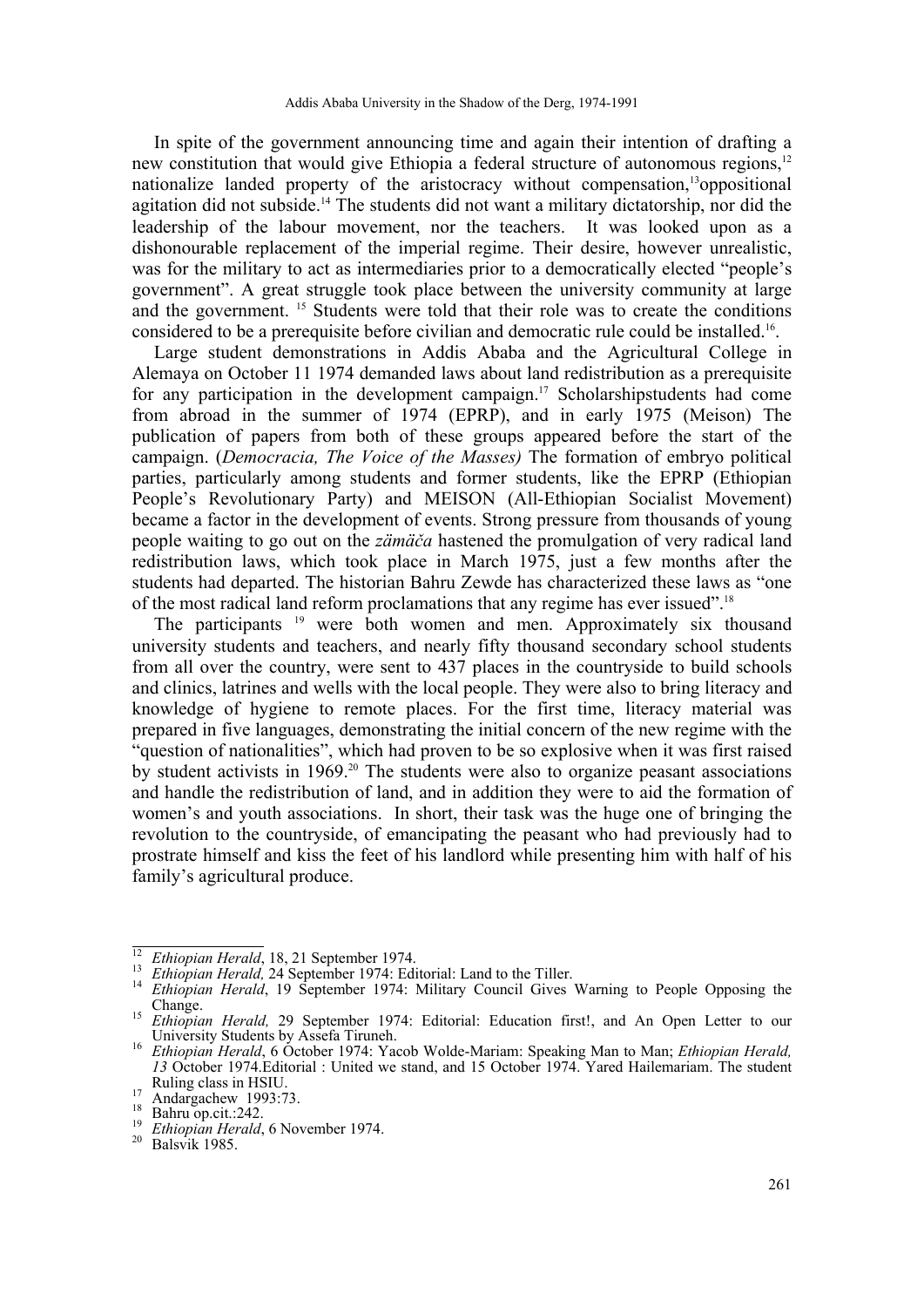#### Randi Rønning Balsvik

The report, $2<sup>1</sup>$  written after the campaign, contains more about the intentions than the achievements. It demonstrates an initial, very strong optimism and a very high level of ambition as to what changes student intervention could obtain in the field.  $^{22}$ 

The students went out on the mission half consenting enthusiastically and half feeling that they were being forced, both by the military and by circumstances. The mass rally and parade on December 22, organized by the government, the participants were fired with emotion, shouting "Viva Mengistu." As events unfolded, the perception of having been forced to join increased. The regime had threatened in no uncertain terms to cut off those who refrained from joining the campaign from any further education or employment in Ethiopia.

A ten-point policy statement announced that there was to be equality between peoples, languages and religions. There was to be no Amhara nor Christian supremacy. Islam was to be recognized officially. The right to own land was to be restricted to those who worked the land. The programme upset a hierarchy that was deeply rooted in the people's mentalities.23 However, only when the proclamations concerning the redistribution of rural land in March 1975, and the same for urban land a few months later, did students feel that they were embarking on the process of profound change that was longed for. The assignment of campaign participants was directed toward the formation of peasant associations in the countryside and urban administrative neighbourhood councils in the towns.24

The task was formidable, and the trust in the students likewise. The tension in the countryside, the zeal of the campaign students and the resistance of the landowners, supported by many of the local police and administrators who had also invested in land, led to life-threatening situations. Students had obtained a lot, but the activists were not willing to give the military regime a chance. Students had contributed to the atmosphere of emergency and immediacy where there was little time for reflections nor debate (had it been allowed) on the steps to take in the course of the revolution. Free expression as experienced in the early part of the revolutionary process had soon come to a stop.

In the manuscript section of the Institute of Ethiopian Studies there is a collection of clandestine papers, written mostly in Amharic, often undated, by *zämäča* campaign participants, The analysis of social and economic conditions in the country is a central focus, together with the demand for democratic elections and a peoples' government, and an avalanche of attacks on the military, "fascist" government, whose practice was said to be so different from its revolutionary proclamations.

The content of one of the few dated issues of the *Voice of the Zemach* (Hidar 14, 1968 E.C.), contains an uncompromising quest for democracy, attacks the *Derg*'s policy in Eritrea, asks the government to stop the "fascist" measures against the people of Eritrea and instead find a democratic way to let the people assert their right to selfdetermination. Eleven demands are presented to the government, such as respecting free peasant associations, destroying reactionary landlords, arming the rural population, disarming the landlords, a countrywide organization for campaigners, releasing campaigners from prison, announcing the names of the dead students and paying compensation to their families, electing campaign leaders democratically, and allowing

<sup>&</sup>lt;sup>21</sup> The Development Through Co-operation Campaign's Summary Report 1967/68 E.C. Sene  $30<sup>th</sup>$  1968, 112 pages IES, Addis Ababa University.

<sup>112</sup> pages IES, Addis Ababa University. 22 Institute of Development Research, IDR, HSIU: *Information Bulletin*, November 1974: Edget Behebret Zemacha. 23 Ibid.: 113. 24 *Addis Zemen* Nehasse 8, 1967.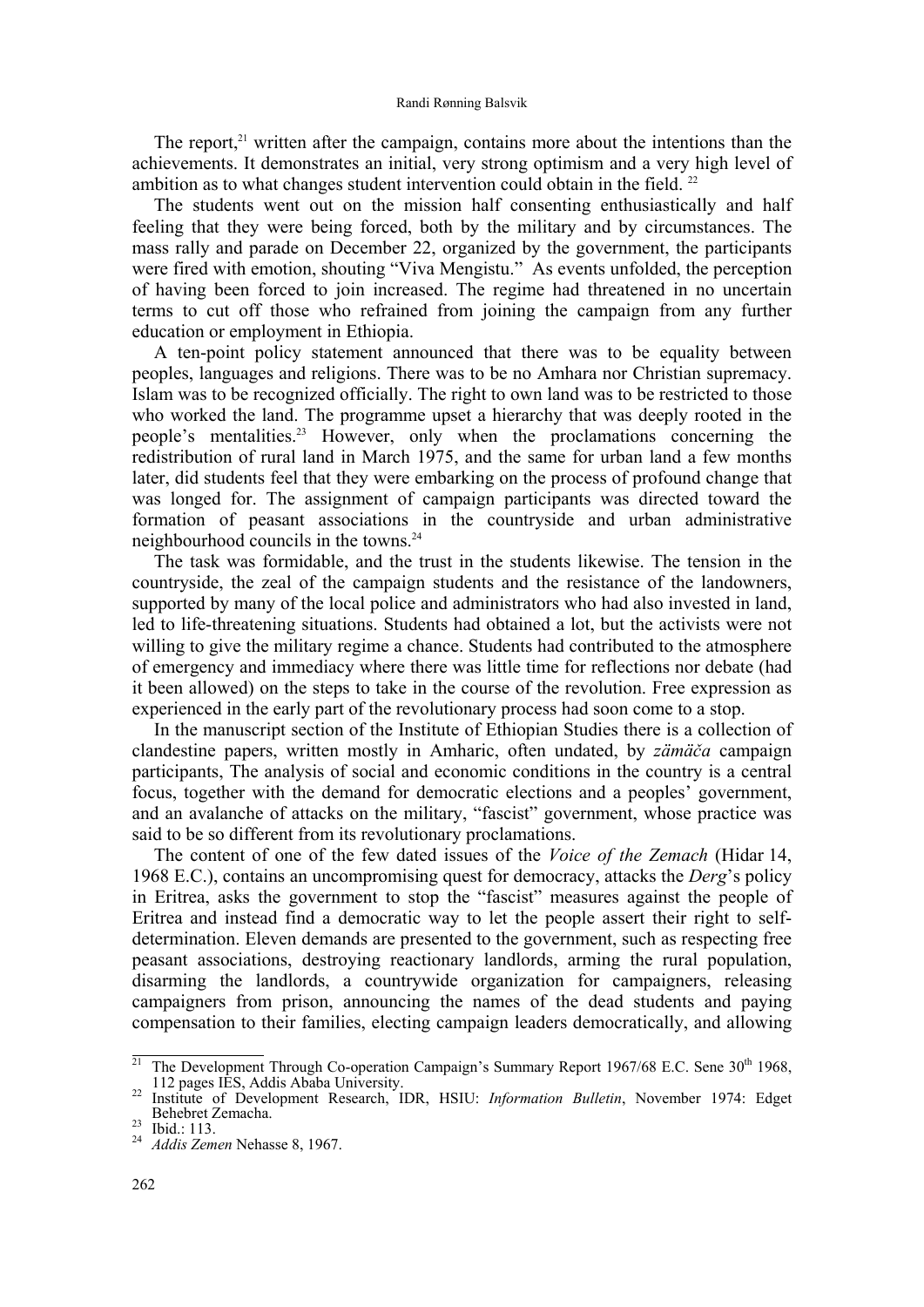workers' and teachers' associations to be heard. As so often, the students saw themselves as the spokesmen and advocates of the "suffering masses" and continued their policy of confrontation and relentless impatience.

 Things often got out of hand. It is not known how many died. Most sources speak of unknown numbers.<sup>25</sup> One estimate says that  $116$  students lost their lives during the campaign, the "first martyrs of the revolution".26 Amnesty International states that between two and three thousand students were killed during the campaign.<sup>27</sup>

The campaign pamphlets also reflect the existence of a division in the perceptions of the government, student activists and peasants as to what land reform was all about. Would redistribution lead to private ownership or state ownership with use-rights. The government became particularly alarmed when students encouraged peasants to hoard their grain, eat to their own satisfaction and wait for better prices. A split developed among the campaign participants, one similar to the division that developed within the vanguard of the intelligentsia, between those who chose to work with the government and supported its reluctance to press revolutionary issues in the field, and those who did not want to compromise on any of their principles. The EPRP had a lot of support among intellectuals and students and party representatives infiltrated *zämäča* students in their localities, encouraging them to leave the service in order to undermine the military government. Indeed, the campaign was instrumental in spreading support for the EPRP all over the country. In the autumn of 1975, many students left the service and went to work for the further expansion of the EPRP.

Large numbers of students became deserters, because they were disappointed, frustrated, embittered and degraded, sometimes tortured and beaten. Hundreds fled to neighbouring countries.28 They had a perception of having been stabbed in the back by the *Derg*, that *Derg* policy had made their mission intolerable. The clandestine papers offer a strong defence of the reasons why students left the stations and their "miserable conditions."

Not all the students left, however, perhaps as many as half continued their work. Their attitudes are not revealed in any clandestine papers. Those who left were mostly from the university and schools in Addis Ababa. Those who remained were mostly campaigners from provincial secondary schools. They were more inclined to support *Derg* policy and were also often older and more mature than their counterparts from the secondary schools in Addis Ababa, because there had also been recruitment from those who went to night classes. There was, however, considerable variety in the local conditions, and in relationships between students and the locals. The conflicts have overshadowed the fact that many students, even in the south (in Illubabor, for instance, where the landlords were mostly absentee and the conflict level low), worked under fairly peaceful conditions and experienced their own contribution as meaningful, an accomplishment they look back on with pride.<sup>29</sup>

What did the campaign accomplish? The numbers are impressive. The report says that between five and six million rural labourers were enrolled in 19,314 associations; 65,500 tribunals and 55,000 defence committees had been set up; a literacy campaign had been conducted in many languages; 4.5 million literacy books had been published

<sup>&</sup>lt;sup>25</sup> Markakis and Nega 1978: 151.<br>
<sup>26</sup> Lefort 1983:100.<br>
<sup>27</sup> *Amnesty International*, March 1977 (Index Afr. 25/01/77).<br>
<sup>28</sup> Samuel Tassew: *The Legal Aspect of the Ethiopian Student Movement: 1960-1978*, BA Dissertatio

 $\frac{29}{29}$  My notes of conversations, May 2005.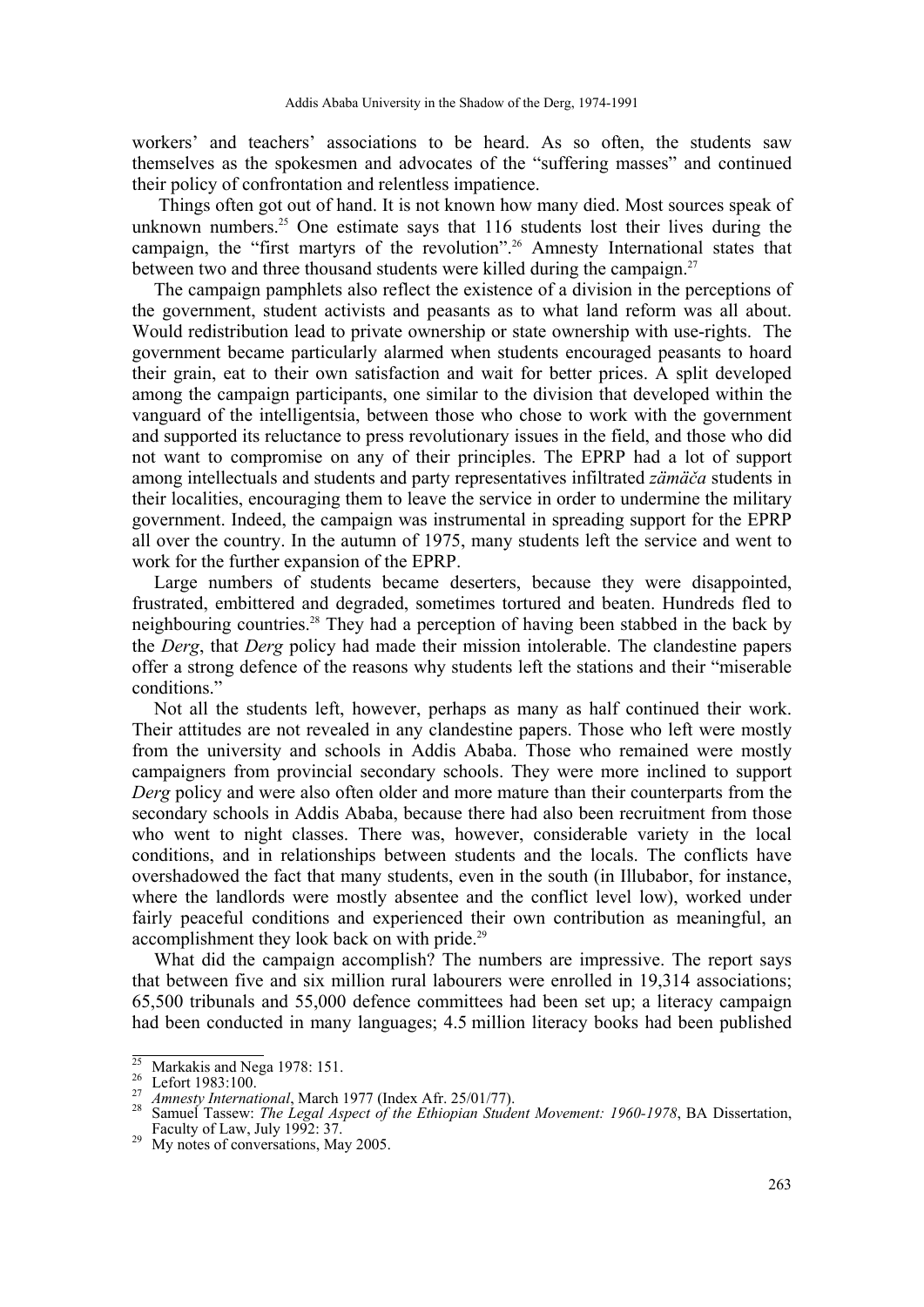in the Amariñña, Tigriñña, Oromiffa, Wolaytiñña and Somaliñña languages, and almost 800,000 people had registered for literacy classes. A total of 206 clinics and 158 schools were built, 750 health assistants trained, 500,000 vaccines prepared and 500,000 head of cattle inoculated.30

Among the great achievements of the *zemecha* was a kind of shock injection to the common people's mentality as to what kind of life and treatment they as human beings had the right to expect. Working the land and speaking Oromiffa were no longer factors that would diminish the human dignity of an individual. Lefort, who has written extensively about the campaign, concludes that the Ethiopian countryside changed more in a few months than in hundreds of years previously, and that this happened with unique speed and intensity, while Christopher Clapham holds that it is doubtful the agrarian reforms could have happened without the student *zämäča*. 31 The students had been instrumental in the formation of thousands of peasant associations, youth and women's associations. Even though the local resistance to women's associations was sometimes so strong that their survival was threatened when the students left, $32$  a seed of inevitability was sown. The fact that female students in both secondary and tertiary learning institutions participated in the campaign side by side with their male counterparts, sharing their conditions and tasks, has resulted in a great push towards freeing young female students from the strict rules, norms and expectations of their families. It has been noted that young women obtained a new freedom of movement.<sup>33</sup>

 Many who experienced the campaign maintain, in retrospect, that the students went out full of enthusiasm and put their hearts and souls into what they did. More often than not, however, the experience ended in a sense of sorrow, despair and defeat, and in traumatic memories that the participants want to forget. So many "comrades" died for their ideals concerning how to attain a better future for Ethiopia. Participation, even from the same school, serving in the same area and experiencing more or less the same events, has provoked very different retrospective reactions. Some tend to say that they threw away two years of their lives on something resembling collective madness, whilst others point to a personal growth in independence and the acquisition of indispensable knowledge concerning the realities of their own country.<sup>34</sup>

# **The Red Terror**

Mengistu Haile Mariam's dictatorship killed thousands of intellectuals, students and schoolchildren in the process of wiping out civilian opposition, in particular in 1977 and 1978. Thousands were imprisoned, tortured or fled the country.35 The number of lives that were lost is highly uncertain and will not be dealt with here. What happened has been labelled "the Ethiopian Holocaust".<sup>36</sup> The Addis Ababa University does not seem to have any documentation nor the names of students and staff killed during the *Derg* regime as a whole. In May 2005 a meeting at the University, chaired by Professor Gebru Mersha, discussed the erection of a Never More memorial monument to those

<sup>&</sup>lt;sup>30</sup> Lefort 1983:100, and Report from the Development Through Co-operation Campaign... op.cit..<br>
<sup>31</sup> Clapham 1989.<br>
Marina and David Ottaway 1978:169.<br>
Notes from conversations, Gebru Mersha, May 2005.<br>
<sup>34</sup> Senait Seyou

<sup>&</sup>lt;sup>36</sup> *Ethiopian Herald,*13.5.05, Professor Kinfe Abraham, President of the Ethiopian International Institute of Peace and Development: From Genocide to Constitutionalism.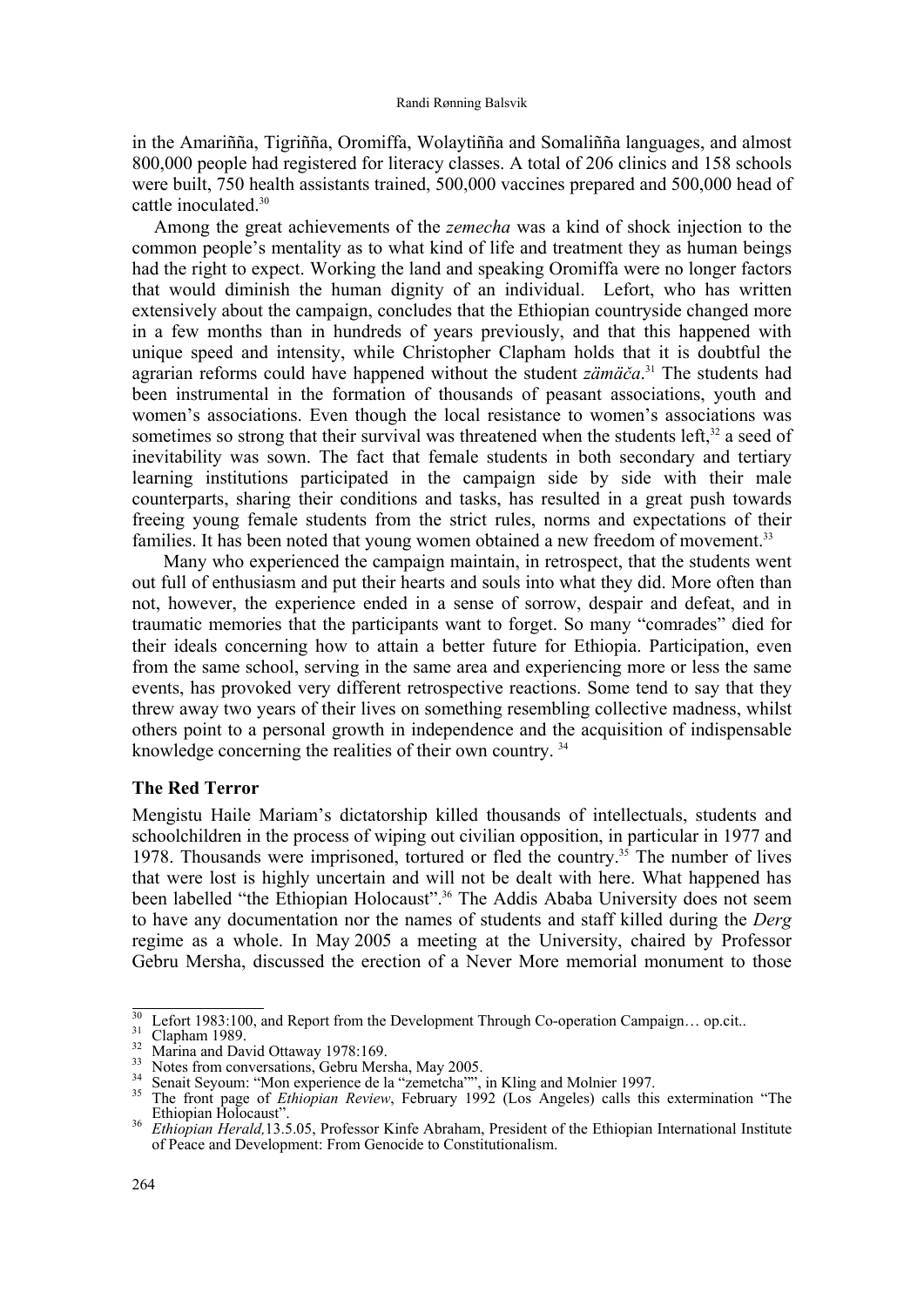slaughtered during the post-revolutionary years. $37$  Bahru Zewde and Yeraswork Admassie has recently published a book, *Martyrs of Confrontational Politics ( EC 1998)*

How did this spiral of violence start? There has been a tendency to blame the new party, EPRP, for this.<sup>38</sup> Students returning from the campaign agitated against the government, and in particular went into the town councils to reach the new youth associations in their agitation for a civilian government. There was a sharp rise in politicizing among students at all levels in the educational system. A kind of civil war developed between different politically active factions of the civilian left, demonstrating that they had the capacity to kill one another over political disagreements. At the root of this could be found conflict and even hatred between groups of students that had returned from abroad and who held different views on the policy of land reform. 39Amnesty International viewed the level of political violence as high, and refers to EPRP "death squads" having assassinated up to 50 government supporters by March 1977.40. The government labelled the EPRP as "counterrevolutionaries" who represented White Terror. "We shall beat back White Terror with Red Terror" was Mengistu's cry, according to Dawit Wolde Giorgis in his book *Red Tears.*

The EPRP view of who started this spiral of violence is that the Red Terror was the climax in a process that erupted after the government declared a war of annihilation against all opposition of "counter revolutionaries" in September 1976.<sup>41</sup> A newsletter, *Fight Back,* signed by Ethiopian student organizations in Europe, USA, the Middle East and East Africa, as well as by the World Wide Ethiopian Women's Study Group, contains horrible descriptions of the persecution and execution of students and members of the EPRP, and reports of students fleeing the violence of the regime.<sup>42</sup> During 1977 MEISON also became too troublesome for the dictatorship; its members withdrew from government service and went underground.

The re-opening of the university in the autumn of 1976

Addis Ababa University re-opened in the autumn of 1976, after two years of closure due to the *zämäča*. Many students continued to recruit EPRP members, both inside and outside the university, in spite of warnings about the annihilation of all opposition.<sup>43</sup> The uncompromising treatment of the opposition contributed to the de-politicization of the university. The Red Terror campaign turned so violently against educated young people for their resistance to military rule that those who survived either went into exile, hid in the countryside or joined guerrilla movements. The pressure to keep silent also came from the families of the students. .

The specific experiences of the students also demonstrate that those who rule by the gun do not permit anything that may remotely be called free expression. During the second half of the 1990s there were court cases against those who had committed atrocities under the former regime. A systematic study of the evidence, which has not been undertaken here, would provide a description of how the university was affected during the time of the worst persecutions. The Minister of Education, Genet Zewde, gave evidence that is representative of unknown numbers, about how, as a student in

<sup>&</sup>lt;sup>37</sup> Personal notes, conversations Mulumebet Zenebe and Gebru Mersha, May 2005.<br>
Ottaway op. cit.: 146, Clapham op. cit.: 53.<br>
Andargachew 1993: 151.<br> *Amnesty International*, Index Afr.25/01/77, March 1977, Colin Legum 1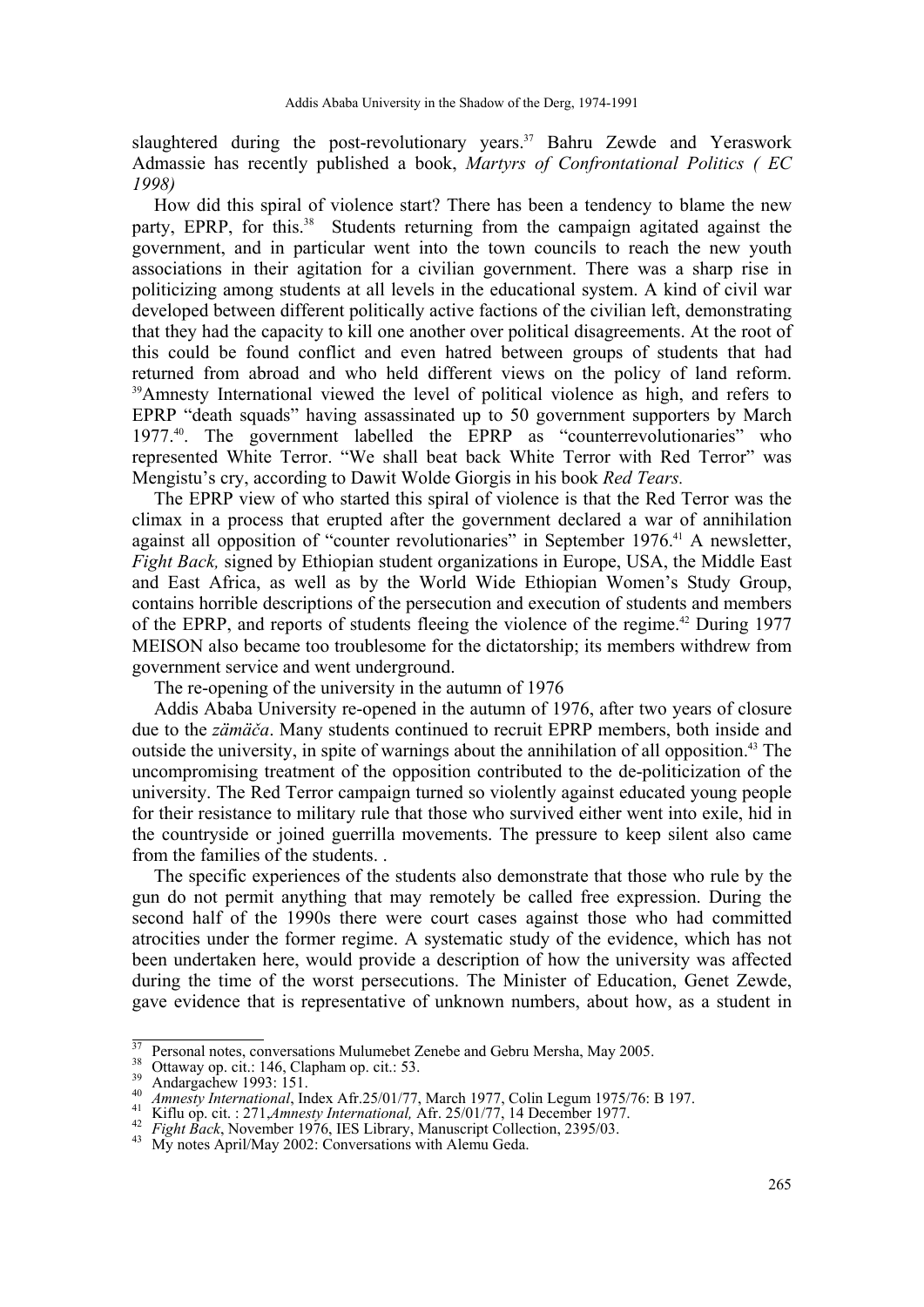#### Randi Rønning Balsvik

July 1977, she was arrested at the university and imprisoned for more than six years without trial. She was tortured and accused of being a member of the EPRP and a CIA  $SDV.<sup>44</sup>$ 

After the Red Terror came to an end in 1978 persecution and punishment were still directed towards young, educated people who were suspected of supporting the resistance and the Oromo, Tigray and Eritrean liberation movements. As it was believed that the Oromo Liberation Front was supported by Protestant religious churches such as the Mullu Wengel, and in particular Mekane Yesos, active students in Protestant movements also had every reason to fear sudden and brutal arrest.<sup>45</sup> Important aspect of the times was the agitation against the Christian religion. There were instances where priests were commanded to burn their Bibles.<sup>46</sup>

# **Calm efficiency**

For many years there was calm at the university. The regime appointed people they could trust as President and Vice-Presidents, who were members of the Workers' Party of Ethiopia, following its creation in 1984. Fisseha Haile's doctoral dissertation on Addis Ababa University underlines the fact that the government had people in its service who understood the important role of the university and defended the institution against complaints of excessive opposition to the government. Fisseha speaks of "enabling linkages" between the government and the university. Nevertheless, by his own account, the best achievement during the *Derg* years of Duri Muhammed, the University President at that time, was "keeping the ship floating".<sup>47</sup> After the university's re-opening in 1976 there were unprecedented shortages of financial resources, as well as a great shortage of teachers. Some teachers were in prison and many had left the country, mostly for the United States; in addition, the university had lost most of its links with other, supportive universities. In 1982, 60% of the academic staff had only a first degree.<sup>48</sup> In 1978, University President Duri Muhammed went to institutions of higher education in the Soviet Union, East Germany and Yugoslavia to obtain agreements on co-operation, and to recruit teachers.<sup>49</sup>

The university faculties were allowed to elect their own department heads and representatives to the Faculty Council. Curriculum details were mostly left alone, with one important exception: as was the case in all schools and workplaces in the country, there were compulsory classes for both staff and students in the Marxist-Leninist thinking to which the state had declared its adherence.<sup>50</sup> A twelve-page *Declaration of the Provisional Military Government of Ethiopia – the Philosophy and Direction of the New Regime: Ethiopia Tikdem* formed the new official guidelines for the university's teaching, as for all other educational institutions in the country.51

<sup>44</sup>*Ethiopian Register* (Los Angeles) May 1997:11. 45 *Amnesty International Newsletter,* Ethiopia August 1979, June 1980 (Reverend Gudina Tumsa of the Mekane Yesos Church arrested and "disappeared", accused of supporting the OLF), March 1986, July 1989. 46 Dawit 1989:121. 47 Fisseha Haile, *A study of Institutionality: Addis Ababa University 1961-1981.* Doctor of Education

Degree, Indiana University, May 1984:54.<br><sup>48</sup> Ibid.:87.<br><sup>49</sup> Addis Ababa University: Deans' Council, Minutes of meeting 31 May 1978. Collection: IES,

WMMH. 50 Personal notes, 25 April 2002: Conversation with Professor Haile Gabriel Dagne on the *Derg* period <sup>51</sup> Declaration of the Provisional Military Government of Ethiopia, HSIU Department of Government

Affairs, 20 December 1974. Archived files from the University President's Office (UPO) in IES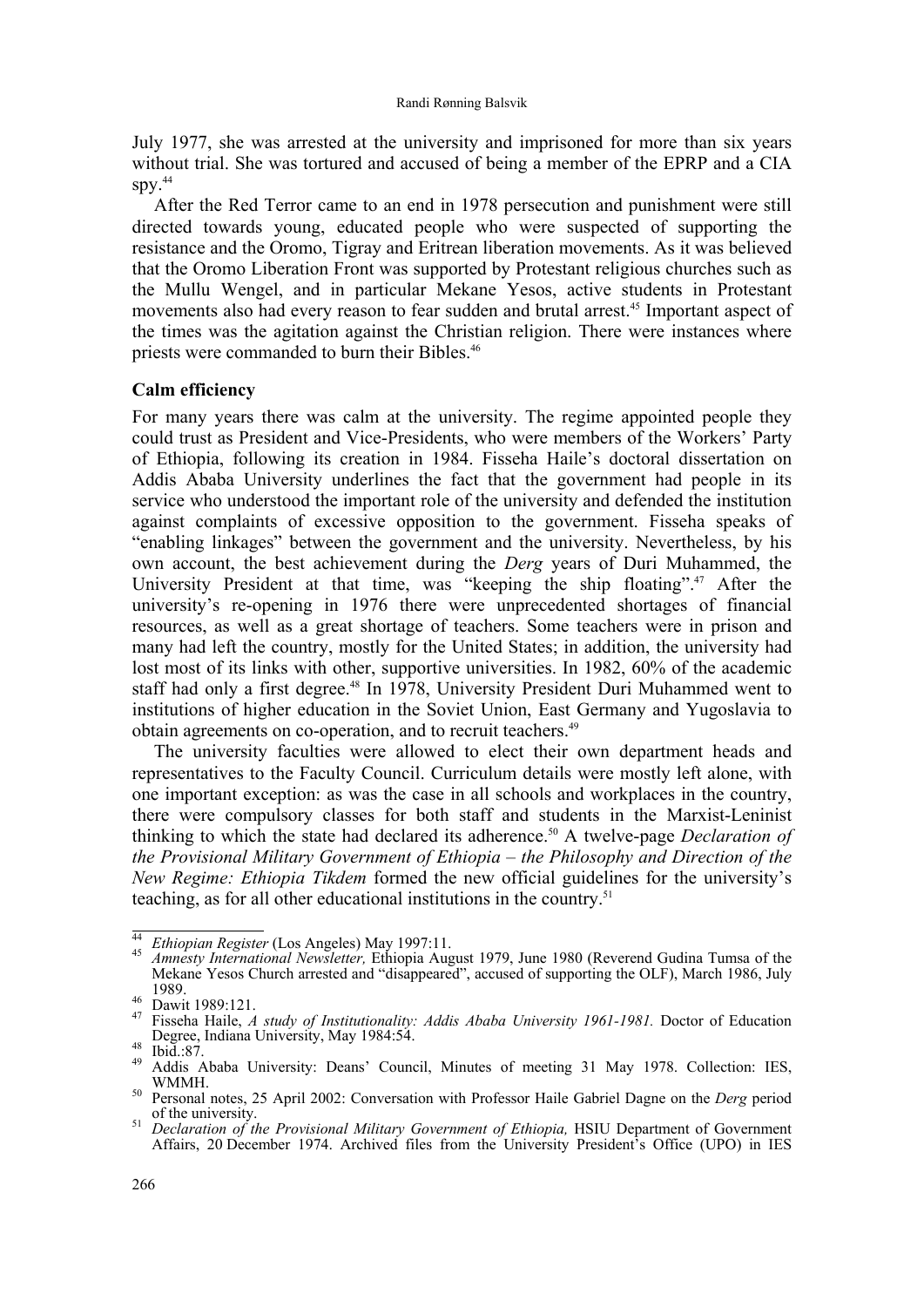The archived files from the University President's Office at the Institute of Ethiopian Studies department at Wolde Meskel Memorial House contain only a few accounts of the difficulties of university life after the revolution, and hardly anything on the Red Terror. However, they reveal the fact that faculty members were intrigued by the question of how to meet the challenges of teaching when the university re-opened and the students returned after the *zemecha*. There were discussions on how to teach and what to teach under the new conditions. How could the revolution and the overwhelming experiences of students during the *zemecha* be taken into account and reflected in the teaching? Judging from this, the power of the students had increased: they were not expected to be passive consumers of whatever the university might offer. Then there were the well-known problems of making up for all the disturbances and closures of the university, this time connected to the 1974 spring term, during the revolutionary process.<sup>52</sup> During the spring term of 1977, before a suppressive silence descended on the institution, the university was once again faced with the problem of students withdrawing from their studies in order to protest at the government's repression and imprisonment of fellow students. In view of government threats, demanding that the normal activities of the university should be resumed, it is revealing to see how many people supported the cause of student solidarity. Just a few representative examples of overall student attendance are given here: In the Medical School, 16 out of 76 students showed up for classes towards the end of February 1977; in the Faculty of Technology, 10 out of 250 did so; in the Science Faculty, 54 out of 400 attended classes; in the Faculty of Education, 150 out of 600 students had formally withdrawn, while 15 came to classes.<sup>53</sup> Thus, fewer than  $10\%$  of the students were willing to resume classes at the height of the Red Terror, in the ongoing struggle with the *Derg* government.

Needless to say, students had no freedom of assembly and no press. They were permitted to set up a branch of the government's youth organization, and later on a branch of the Workers' Party of Ethiopia, which had an office on campus. These opportunities were ignored to a great extent. We hear of heated student opposition to the teaching of history. Members of academic staff in the History Department were accused of being anti-Marxist, of not teaching the history of the masses as this related to the Ethiopian people. There was a period, in 1977-78, of considerable underground ethnic secessionist activism from which the University and in particular the History Department, did not escape. Students interfered, created chaos and "dictated" to a number of teachers. A lecture on feudalism might be mistaken for praise of that hated social order. The representation of the Oromo in Ethiopian history caused bitterness and alarm. It became very difficult to teach history without this being used or perceived as a contribution to the political debate. This caused a lot of tension among the staff as well.<sup>54</sup> In May 1979, government directives in the name of a new proletarian culture, presumably inspired by the Chinese Cultural Revolution, called for and initiated the

<sup>&</sup>lt;sup>52</sup> Addis Ababa University, Faculty of Education: Minutes, Deans' meeting on the action to be taken to <br><sup>52</sup> Addis Ababa University, Faculty of Education: Minutes, Deans' meeting on the action to be taken to accommodate returning *zemecha* students, 26 November 1975. Collection of Department of IES,

<sup>&</sup>lt;sup>53</sup> Addis Ababa University: Minutes, Deans' Council, meeting on student attendance.<br><sup>54</sup> Addis Ababa University: Letter to Academic Vice-President Abiy Kifle from Aleme Eshete (Dr.), senior researcher IES, 21 October 1983 (20 pages). Collection IES/WMMH.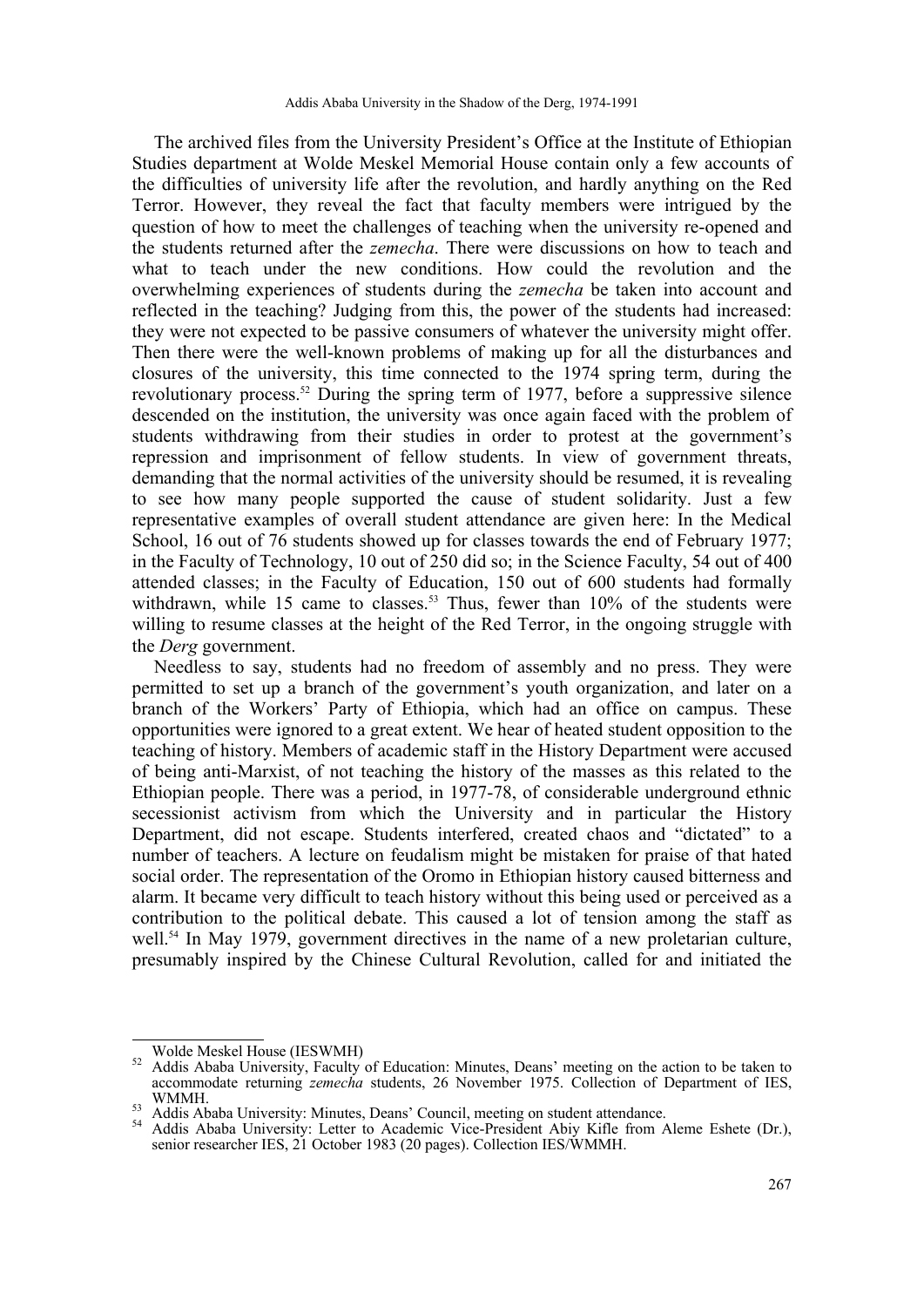burning of "thousands of Ethiopian books". Intervention by the Institute of Ethiopian Studies was able to stop this.<sup>55</sup>

To a considerable extent it may be said that disciplinary learning was strengthened during these years of calm, and student enrolment expanded steadily. There were five thousand students in 1976 and eleven thousand by 1980. Students came from all parts of Ethiopia, to a greater extent than before. Under the *Derg*, a new quota system provided more admission places for students from schools in rural areas. Thus, there was great competition to be admitted to university. In 1980, sixty thousand students sat the ESLC (Ethiopian School Leaving Certificate) examination; only four thousand were admitted to the university, and one thousand to other institutions of higher education.<sup>56</sup> Compared to universities in other African countries that were experiencing troublesome unrest, due to student protests and violent governmental repression (this was particularly the case in neighbouring Kenya, for example), Addis Ababa University appeared to be functioning well as an institution,<sup>57</sup> despite a chronic shortage of study materials. The war in Eritrea had devoured half of the state budget<sup>58</sup> and lack of foreign currency prevented the purchase of books, journals and other kinds of equipment, a situation more or less similar to that found in most African universities.

One effect of the revolution was a heavy brain drain, a situation that remains chronic to this day. New teachers were recruited, mostly from Eastern Europe, and young Ethiopians with only a bachelor degree were recruited to teach. The university started its graduate school around 1980, in a few disciplines only. It had to continue to send their most promising graduates to pursue their research in universities abroad. The problem was that only about half returned. Thus, Ethiopia lost the cream of its crop of university graduates.

# **Literacy and resettlement**

The military showed a greater willingness than the imperial regime to make use of the students in developing projects, particularly to raise the level of literacy. The literacy campaigns have been judged to be "one of the regime's most impressive achievements".59 After the two-year closure of the university in which the large-scale *zämäča* had taken place, there was a requirement that all students who had sat the twelfth-grade examination were to teach a course of approximately three months' duration in the literacy campaign. This participation was a prerequisite for entering university. Looking back, former participants seem to have appreciated the experience of this teaching effort as happy and rewarding. The literacy campaigns are one positive aspect of an otherwise tragic relationship between government and students during the Mengistu regime. The government was given the annual UNESCO Literacy Award in 1980.

After the great starvation disaster in northern Ethiopia in 1984, the government moved some six hundred thousand people from the exhausted soil of the Tigray, Wollo and Shoan highlands to various lowland areas, some as far as approximately one thousand kilometres to the south, to settle in a tropical and humid climate among people with a different language and culture. Several international agencies supported such a

 $\frac{55}{55}$  Ibid.<br><sup>56</sup> Fisseha 1984:120.<br><sup>57</sup> Conversations from time to time in the late 1980s with Dr. philos. Tertit von Hanno Aasland in the Norwegian Ministry of Foreign Affairs.<br>
Clapham, op. cit.: 249.<br>
Clapham op. cit.: 97.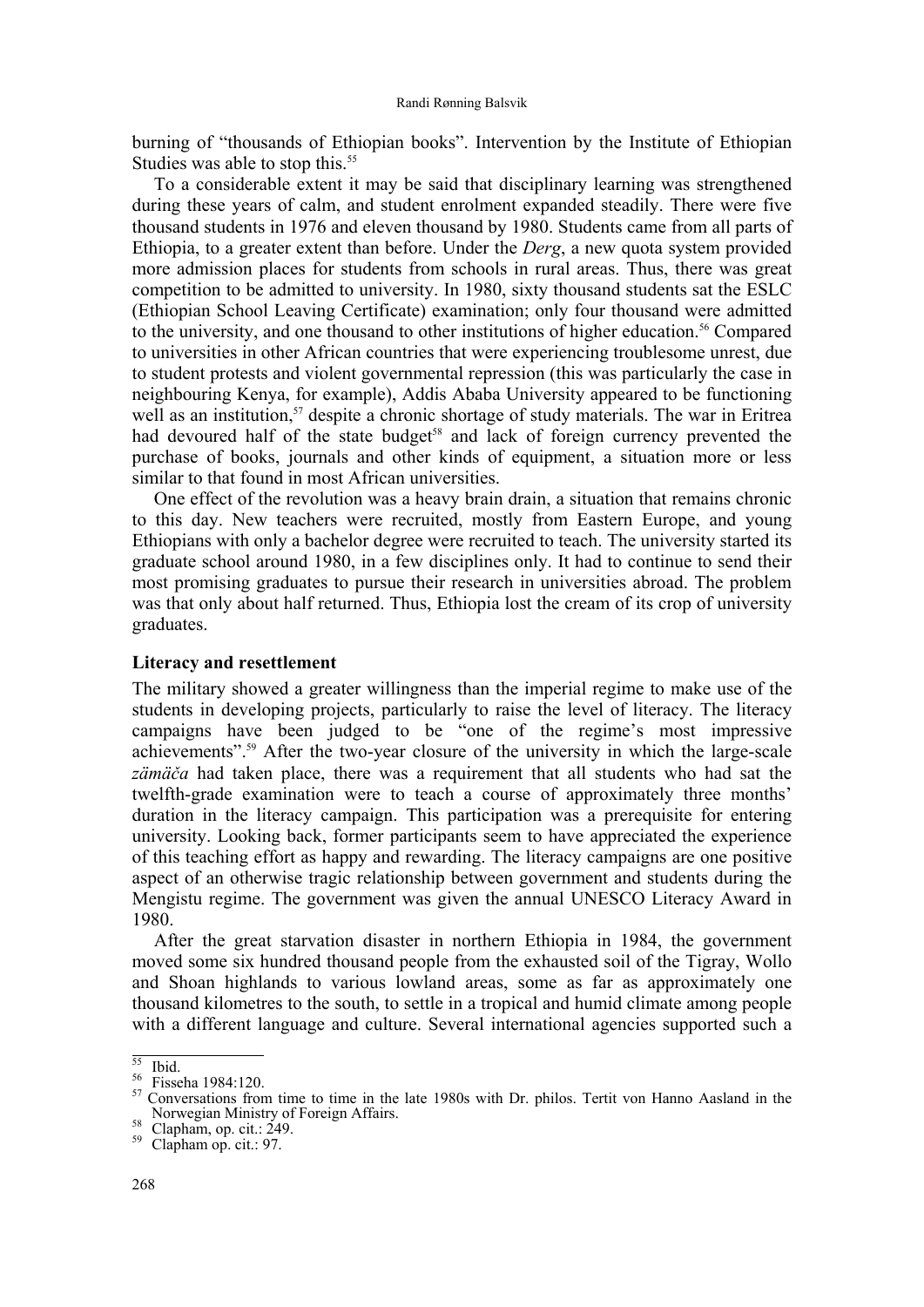scheme. The state also wanted to use the resettlement projects to further its socialist policy of creating producers' co-operatives, which had otherwise met with stubborn resistance among rural labourers. This resettlement has been labelled "perhaps the most cruel chapter of the entire famine".<sup>60</sup>

In the course of approximately one year, overcrowded lorries brought exhausted, depressed and weak people to the south and west. Students and academic staff, cooks, gardeners, messengers and sweepers – the entire university community in Addis Ababa – were all commanded by the government to go and aid the great "resettlement" of the northerners. This was to a large extent against the will of the university community, where many questioned the wisdom of the resettlement project, because it was forced, not voluntary, but the leaders of the university were both members<sup>61</sup> and instruments of the new, government-initiated Workers' Party of Ethiopia,<sup>62</sup> and thus in no position to refuse. It was a tremendous effort. Former participants remember the intense speeches by Mengistu, in which he used to say "everything is possible" and admonish students that they had to "contribute to the development of the country".

On the whole, both the villagization and the resettlement schemes were failures in revolutionary social engineering terms, since people tended to move back to where they considered they belonged, in spite of state efforts to prevent this. The initially very high death rates in the new areas, the repressive co-operative system (in spite of considerable government aid to help establish this) and the enmity of the indigenous people whose resources were diminished because of the newcomers all contributed to a high percentage of deserters.<sup>63</sup>

When I visited Ethiopia in 1984, ten years after the revolution, I found that the university, as well as society in general, was permeated with fear in a way that I did not experience either under the rule of the Emperor or at the end of the century, under the Meles Zenawi regime. The ears and eyes of the government were believed to be everywhere. It was a well-known fact that even the university had informers among both staff and students; in fact this was always the case, no matter what the regime.

Before the time of the *Derg*, the atmosphere in the classrooms, the mingling on the way to and from classes and the queues at the cafeteria had been friendly. There had been a strong sense, then, of 'them' (the political establishment) and 'us' (the students). Now, students frequently did not know each other and did not speak to each other, and dared not express themselves in class. When completely out of earshot of any other Ethiopian, individuals would release a stream of violent criticism of the regime's perceived ridiculous and absurd ideological dogmatism and ruthless brutality.<sup>64</sup>This sort of communication also took place between trusted friends. However, it has been noted that the experience of the 1986 *zemecha*, when students had to sleep together approximately ten to a tent, forged a new sense of togetherness and the will to challenge authority. Indeed, the telling of jokes and stories and the recital of poetry was, as it had

 $\frac{60}{61}$  Dawit 1989.<br><sup>61</sup> My notes from a conversation with Agaredech Jemaneh 16 May 2003, and Michael Daniel Ambatchew: *Roses Die,* Commercial Printing Enterprise, Addis Ababa 2003, a story with the Gublak <sup>62</sup> Conversation in June 1996 with Professor Arregai, former member of the Institute of Development

Research, then Visiting Professor at the Agricultural University of Norway. My notes from Addis Ababa, Autumn 1984. Clapham op. cit.:191-1994 63 Alula Pankhurst, "When the Centre Relocates the Periphery: Resettlement During the Derg", *Ethiopia in Broader* 

*Perspective Papers of the XIIIthe International Conference of Ethiopian Studies, Volume II Kyoto December* 1997. 64 Notes, November 1984, conversations.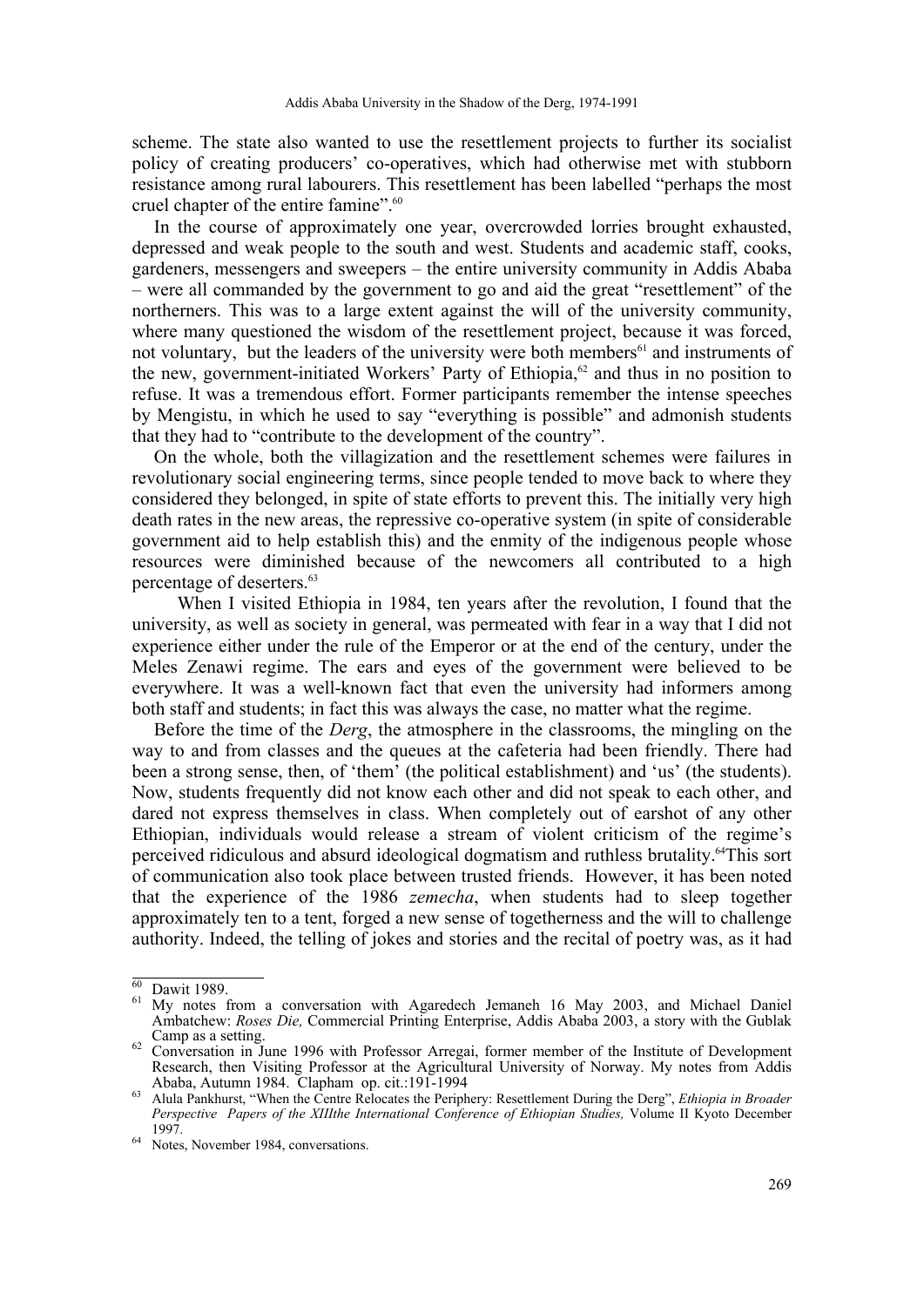always been, a way of expressing criticism. (I experienced a particular form of resistance on my visit in 1984. When I walked about I was often approached by young people walking in small groups who asked me about my religion and professed that they were Christians.)On some occasions the need for expression among students became so strong that they marched on the campus at Sidist Kilo during the night, to shout out their stand on specific issues.<sup>65</sup> Students knew that outside the walls, in the town, there were people hungry for their message. 66

### **The happy demonstration**

The Mengistu regime took no account of the perestroika politics in the USSR. However, after the fall of the Berlin Wall and the apparent victory of market liberalism on the world stage, some signs of a change of direction had to be announced, particularly since the guerrilla army from the Tigray People's Liberation Front and the Eritrean People's Liberation Front were together approaching the seat of power in Addis Ababa.

 In March 1990, Mengistu announced in a speech that private initiative also had its place in the Ethiopian economy; in particular, he promised to discontinue the hated quotas within agricultural production that had had to be delivered to the state. Although the land belonged to the state and could not (and still cannot) be sold on the free market, the produce of the land was acknowledged to belong to the farmer by rights, and the use of the land could be inherited within the farmer's family.<sup>67</sup>

At the university it was felt that the pressure had been eased. The students went out on a jubilant demonstration in the main streets that lasted for five hours, celebrating the change in policy.68 It was rare indeed to see so much youthful energy and joy displayed in favour of a policy of the hated government. Demonstrations were a kind of street theatre (widely used during the times of the Emperor) in a society barren of any expressive voice, and thus a supportive demonstration was a golden opportunity for the government.

In March 1991, when the guerrilla army from the north approached Addis Ababa, Mengistu appealed in a number of speeches for action and preparation for resistance on the part of the students.<sup>69</sup> Large numbers of students went to camps to receive military training, not only in Addis Ababa. However, no resistance took place when the opposition forces marched into Addis Ababa, since President Mengistu fled the country.70

### **Concluding Remarks**

In the process of modernizing Ethiopia the educated younger generation has paid a heavy price. During the time of the Derg, 1974-91, the conditions for developing a political culture of dialogue and openness in Addis Ababa University were discouraging due to brutal repression. Opposition was interpreted as insurrection and still considered

<sup>&</sup>lt;sup>65</sup> Colin Legum, *Africa Contemporary*...op. cit. 1987/89: B 301.<br><sup>66</sup> Ragnhild Balsvik, Report from a visiting student of Addis Ababa University 5.1-7.7 1990. Personal notes, 6.1.

<sup>1990,</sup> conversation with Professor Eshetu Chole, 25.04.2002, conversation with Professor Haile Gabriel Dagne.<br>
Stefan Brüne: "Economic Policies under Review", in A. Zegeye op. cit.:<br>
<sup>69</sup> Ragnhild Balsvik, Report...op. cit Kenya, Moyale, and returned. Dimitros Birku: *Intellect Versus Brutality: a retrospective view of students' movement*, Kenya Human Rights Movement 2002.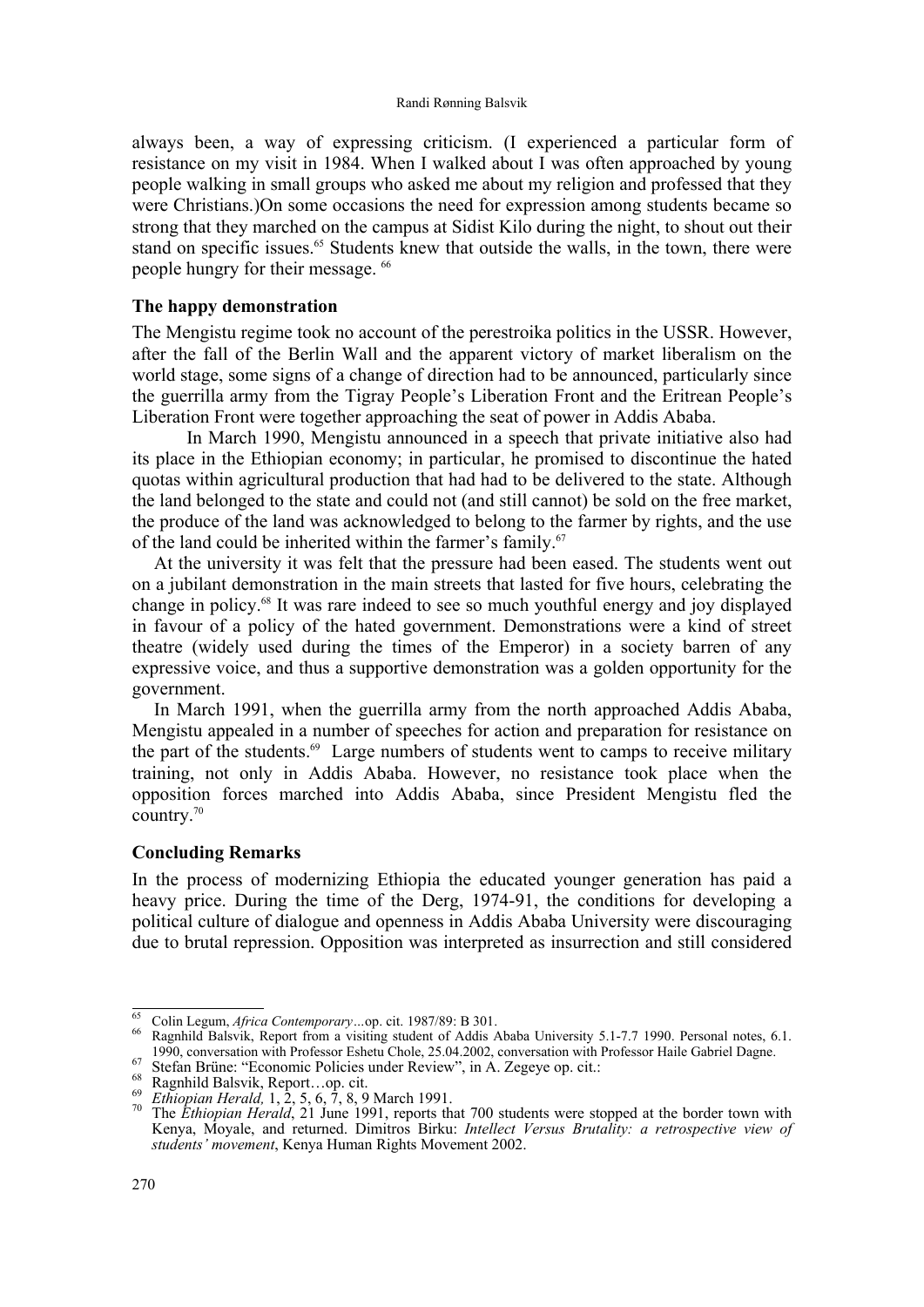to be against the cosmological order, disturbing deep cultural strands of reverence for authority.

The military presented ideological slogans such as "Ethiopia First",<sup>71</sup> and "Scientific Socialism", and engaged in revolutionary law-making. The student voice had been heard and students were sent out into the country to make an enormous effort to redistribute land, to organize people and to teach them to read. However, the students did not accept military rule. In the process of opposition, educated activists killed each other and horrendous numbers of young people were decimated by the state.. The outcome was that the university became de-politicised and was kept going efficiently in an atmosphere of discouraging fear.

 The guerrilla army that ousted Mengistu Haile Mariam and fought its way into power in 1991 also had its ideological roots in the student culture of thinking under the Emperor. Indeed, its leader, Meles Zenawi, had been a student protester himself towards the end of the Emperor's rule. The Derg had seen its political mission linked to the redistribution of land. The new regime addressed the second great question raised by the student movement: the question of how to grant justice to the large number of oppressed ethnic groups. The regime of Mengistu early set up an Institute of Nationalities.<sup>72</sup> The change of regime in 1991 announced a lot of promising freedoms of organization and expression. Yet, there were profound ambiguities and uncertainties as to where the limits of expression and action were placed.<sup>73</sup>In the university the story of student quest for expression repeated itself.

# **BIBLIOGRAPHY:**

- Aalen, Louise. 2002. Ethnic Federalism in a Dominant Party State : The Ethiopian Experience 1991-2000. Bergen, Christian Michelsen Institute.
- Aalen, Louise, Siegfried Pausewang, Kjetil Tronvoll (eds.) Ethiopia since the Derg. A Decade of Democratic Pretension and Performance.London-new York: Zed Books.
- Abebe Zegeye& Siegfried Pausewang. 1994. Ethiopia in Change.London. New York. British Academic Press
- Academic Freedom & Human Rights Abuses in Africa 1991. An Africa Watch Report. New York,Washington, London.
- Ade Ajayi, Lameck Goma & Ampah Johnson. 1996. The African Experience with Higher Education. The Association of African Universities, Accra, James Currey, London, Ohio University Press, Athens.
- Andargachew Tiruneh. 1993.The Ethiopian Revolution 1974-1987: A Transformation from an Aristocratic to a Totalitarian Autocracy. Cambridge University Press.
- Balsvik, Randi Rønning. 1985. Haile Sellassies's Students. The Intellectual and Social Background to Revolution. East Lansing. Michigan State University.
- Balsvik, Randi Rønning Balsvik. 1994.An Important Root of the Ethiopian Revolution: The Ethiopian student Movement. Zegeye & Pausewang, op.cit..

<sup>&</sup>lt;sup>71</sup>*Ethiopian Herald,* 31 October and 1 November 1974, where the concept is elaborated on extensively.<br><sup>72</sup> Louise Aalen, *Ethnic Federalism in a Dominant Party State: The Ethiopian Experience 1991-2000,*<br>Christian Michel

<sup>&</sup>lt;sup>73</sup> Kiflu, *The Generation*, op. cit.:396-399 and *Ethiopian Register*, December 1997. Letter of Ato Kahsay Berhe and Ato Tesfay Atsbeha to the Special Public Prosecutor of the Federal Democratic Republic of Ethiopia 06.09.1997 with the heading: Can one accuse a tyrant in Ethiopia?